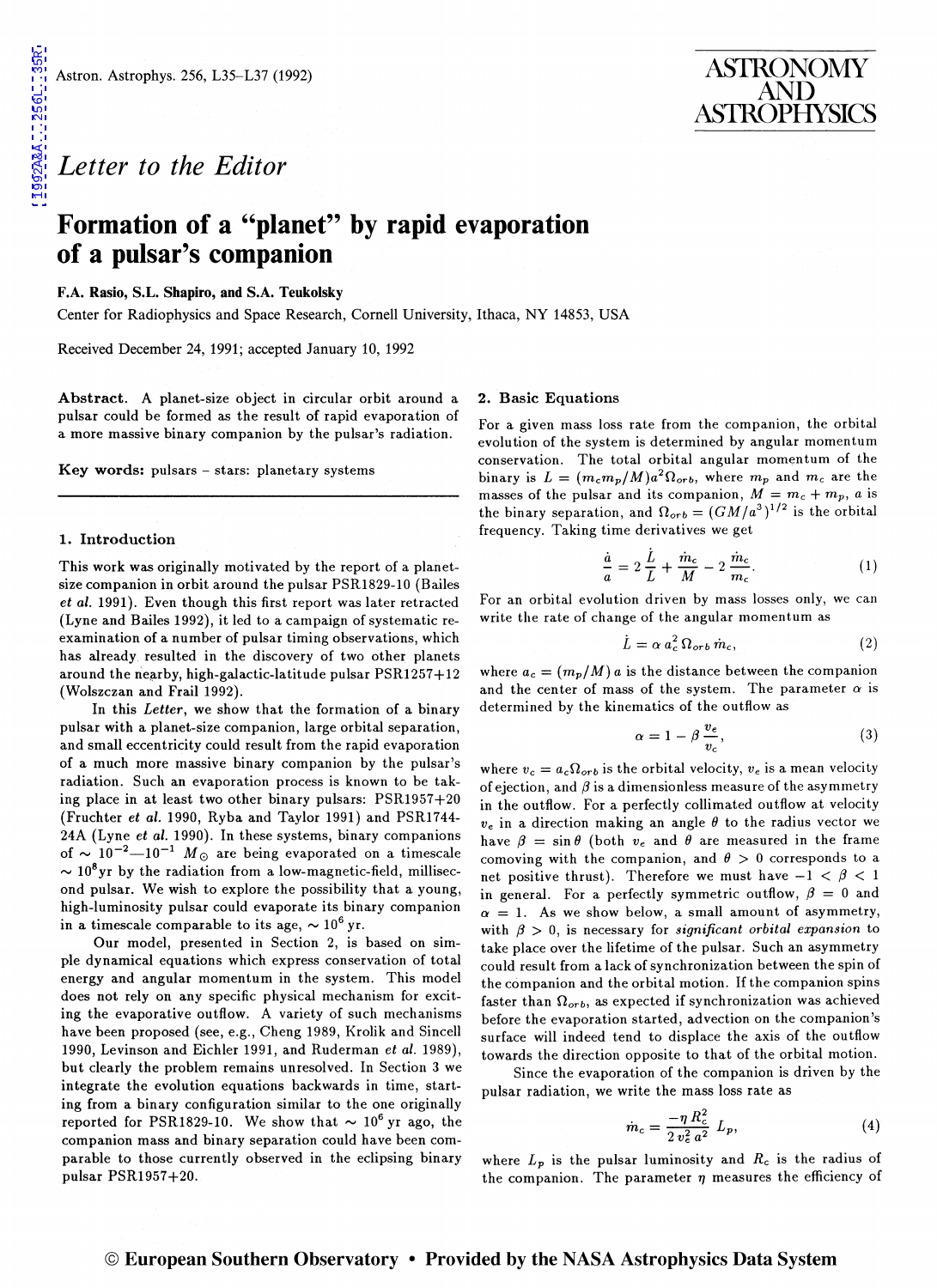conversion of the intercepted radiation power into kinetic energy of the outflow. If the pulsar emission is isotropic, then conservation of energy requires  $\eta$  < 1 in eqn. (4). We assume that the radius of the companion  $R_c$  =const, which is appropriate for cold, degenerate matter. Indeed, for a mass in the range  $10^{-5}$ — $10^{-1}$  M<sub>o</sub>, the radius of a degenerate carbon dwarf (Salpeter and Zapolsky 1967) varies only between 0.02 $R_{\odot}$  and 0.04 $R_{\odot}$  (for pure hydrogen this radius would be about 3 times larger). The ejection velocity *Ve* must always remain larger than the escape velocity from the surface of the companion. Therefore we write

$$
v_e = \nu \left(\frac{2\,G\,m_c}{R_c}\right)^{1/2},\tag{5}
$$

where  $\nu$  is a constant  $> 1$ .

We model the evolution of the pulsar itself by assuming a constant braking index *n* (so that  $\dot{\Omega} \propto \Omega^n$  where  $\Omega$  is the angular velocity of the pulsar) and a luminosity  $L_p \propto \Omega^4$ , valid for all models with no magnetic field decay (Shapiro and Teukolsky 1983). This gives

$$
L_p(t) = L_{p\circ} \left(\frac{\Omega_i}{\Omega_o}\right)^4 \left[1 + (n-1) \left(\frac{\Omega_i}{\Omega_o}\right)^{n-1} \frac{t}{T}\right]^{-4/(n-1)}.
$$
\n(6)

Here  $T \equiv -(\Omega/\Omega)_{\rm o}$ ,  $L_{po} = I(\Omega\dot{\Omega})_{\rm o}$ , where *I* is the moment of inertia, and we have chosen  $t_i = 0$  so that the age of the pulsar  $t_o = [1 - (\Omega_o/\Omega_i)^{n-1}] T/(n-1)$ . The standard magnetic dipole model is recovered when  $n = 3$  in eqn. (6).

Equations  $(1)$ -(6) can be combined to give the following dimensionless evolution equations,

$$
\frac{d\tilde{a}}{d\tilde{t}} = -\left[\frac{\Lambda \tilde{a}^{1/2} (1 + \tilde{m}_c)^{1/2}}{\tilde{m}_c^{1/2}} + 1\right] \left(\frac{\tilde{a}}{1 + \tilde{m}_c}\right) \frac{d\tilde{m}_c}{d\tilde{t}},
$$
\n
$$
\frac{d\tilde{m}_c}{d\tilde{t}} = \frac{-\mathcal{E}}{\tilde{a}^2 \tilde{m}_c} \left[\frac{A^{n-1}}{1 + (n-1)A^{n-1}\tilde{t}}\right]^{4/(n-1)}.
$$
\n(7)

Here we have defined dimensionless variables  $\tilde{t} \equiv t/T$ ,  $\tilde{a} \equiv$  $a(t)/a_o$ , and  $\tilde{m}_c \equiv m_c(t)/m_p$ , as well as three dimensionless parameters: an energy parameter,

$$
\mathcal{E} \equiv \frac{\eta R_c^3 L_{po} T}{4 \nu^2 G m_p^2 a_o^2} = 1.5 \times 10^{-11} \eta \nu^{-2} \left(\frac{R_c}{0.03 R_\odot}\right)^3
$$

$$
\times \left(\frac{L_{po}}{1.2 L_\odot}\right) \left(\frac{T}{2.5 Myr}\right) \left(\frac{m_p}{1.4 M_\odot}\right)^{-2} \left(\frac{a_o}{10^8 \text{ km}}\right)^{-2},\tag{8}
$$

an angular momentum parameter,

$$
\Lambda \equiv \beta \nu \left(\frac{8 a_o}{R_c}\right)^{1/2}
$$
  
= 1.9 × 10<sup>2</sup> βν  $\left(\frac{R_c}{0.03 R_o}\right)^{-1/2} \left(\frac{a_o}{10^8 \text{ km}}\right)^{1/2},$  (9)

and a pulsar parameter,  $A \equiv \Omega_i/\Omega_o \sim 10^2$ , if the pulsar was born with millisecond period.

#### 3. Results and Discussion

For definiteness we adopt a neutron star mass  $m_p = 1.4 M_{\odot}$ and a companion mass  $m_c(t_o) = 3 \times 10^{-5} M_{\odot}$  and binary separation  $a_o = 10^8$  km today. Numerical integration of the evolution equations (7) backwards in time reveals (cf. figs. 1

and 2) that for plausible values of the parameters, *a significant orbital evolution and a substantial change* in *the companion mass can take place over the lifetime of the pulsar.* In particular, a combination of companion mass  $m_c(t_i) \approx 10^{-2} M_{\odot}$ and binary separation  $a(t_i) \approx 10^6$  km can be reached. This is comparable to the currently observed parameters of the eclipsing binary PSR1957+20. In this system, the radio observations (Fruchter *et al.* 1990, Ryba and Taylor 1991) indicate that the companion is indeed being evaporated by the  $\sim$  40 $L_{\odot}$  radiation power from the pulsar, on a timescale  $t_{evap} \sim 10^7$  yr. In the case of a young pulsar, however, the much larger magnetic field implies  $L_p(t_i) \sim 10^8 L_{\odot}$  and a very short evaporation timescale  $t_{evap} \sim 10^4$  yr. For  $t >> t_{evap}$ , the evaporation becomes inefficient and the system stabilizes in its presently observed state (cf. fig. 1). The orbital period derivative should still be positive today, however, with  $P_{orb}/\dot{P}_{orb} \sim 10^7 \text{ yr } \nu \eta^{-1} \beta^{-1}.$ 

Our integrations show that companion stars of initial mass  $> 10^{-2} M_{\odot}$  can also be evaporated down to planet-size objects. However, this requires an extremely small initial binary separation, with *a(t;)* becoming comparable to *Re,* and seems therefore rather improbable. However, it is possible that a more massive, *nondegenerate* companion could be more easily evaporated. Indeed, our assumption of degeneracy is consistent with the energetics of the system *today:* even if the intercepted radiation power were entirely used to heat the interior of the planet-size companion, its temperature in thermal equilibrium today would be only  $\approx 300$  K, negligible compared to the  $\sim 1$  eV Fermi energy. Here we have made the



} 'b· 1. Evolution of the binary separation *a* (lower curves) and the companion mass  $m_c$  (upper curves) for a pulsar model with braking index  $n = 3$  and  $\Omega_i/\Omega_o = 10^2$  (giving  $t_o = 1.3 \times 10^6$  yr). The energy efficiency parameter  $\mathcal{E} = 10^{-13}$ . The solid lines are for  $\Lambda = 0$ , the dotted lines for  $\Lambda = 3 \times 10^2$ , the short-dashed lines for  $\Lambda = 4 \times 10^2$ , and the long-dashed lines for  $\Lambda = 5 \times 10^2$ . Significant changes occur when  $\Lambda \gtrsim 10^2$ . In all cases, the evaporation of the companion is completed in about  $10<sup>4</sup>$  yr, after which the system stabilizes in its presently observable state.

# © European Southern Observatory • Provided by the NASA Astrophysics Data System